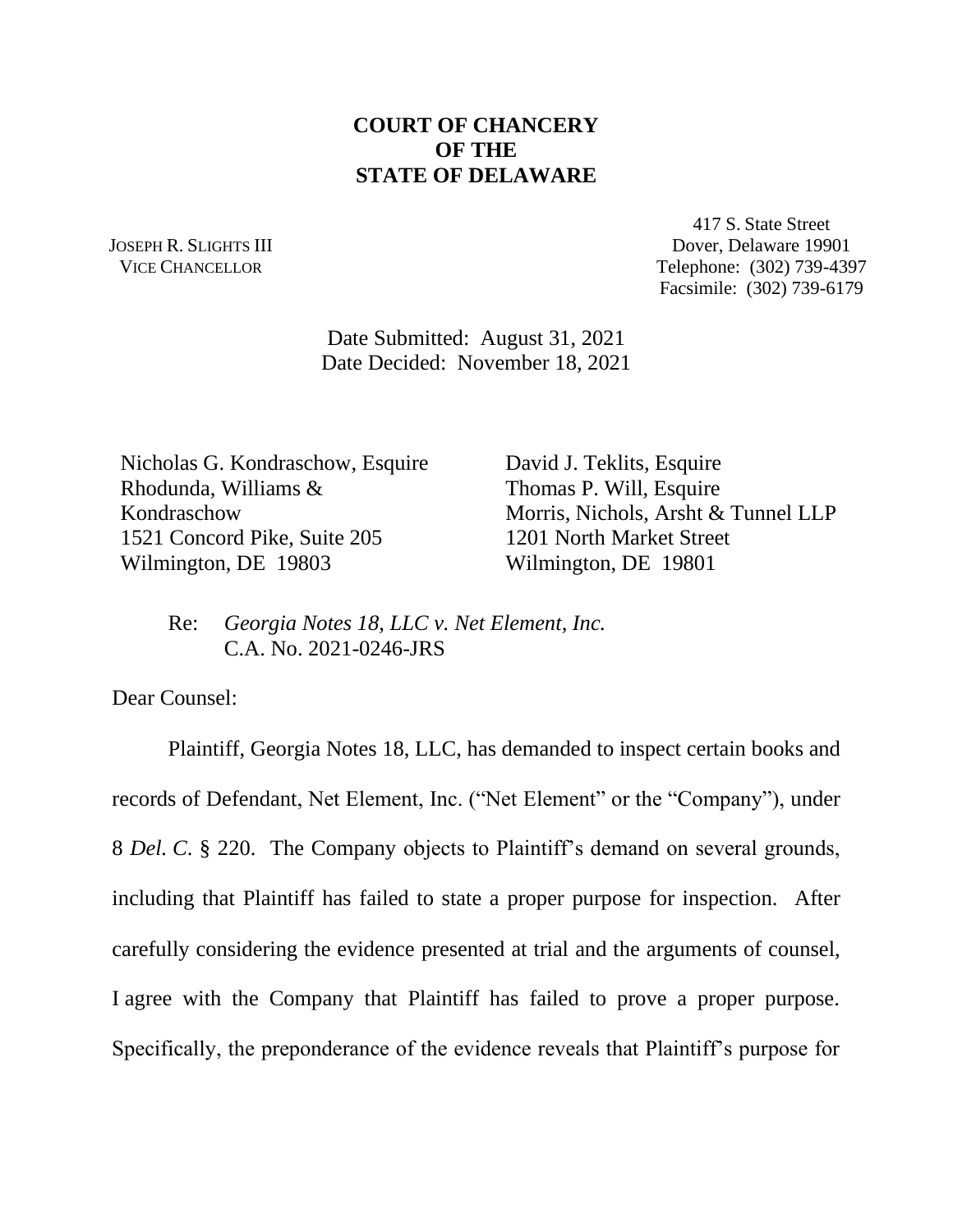inspection is to advance its interest as a creditor of the Company, not its interests as a stockholder. My reasoning follows.

# **I. BACKGROUND**

The Court presided over a one-day trial on August  $31, 2021$ .<sup>1</sup> The following facts were either stipulated to or proven by a preponderance of the evidence.<sup>2</sup>

## **A. The Parties**

Defendant, Net Element, Inc., is a Delaware corporation with its principal place of business in Miami-Dade County, Florida.<sup>3</sup> Plaintiff, Georgia Notes 18, LLC, is a Florida limited liability company that has continuously owned Net Element stock since July 2014.<sup>4</sup>

 $4$  PTO § 3, ¶[ 1, 5.

<sup>&</sup>lt;sup>1</sup> Pre-Trial Stip. and Order (D.I. 23) ("PTO")  $\S$  9.

<sup>&</sup>lt;sup>2</sup> Joint trial exhibits are cited as "JX #." I cite to docket items as "D.I.  $\cdot$ ," Pl.'s Verified Compl. to Compel Inspection of Books and Records (D.I. 1) as "Compl. \_\_," and the Trial Transcript  $(D.I. 36)$  as "Tr.  $\cdot$ "

 $3$  PTO § 3, ¶ 2.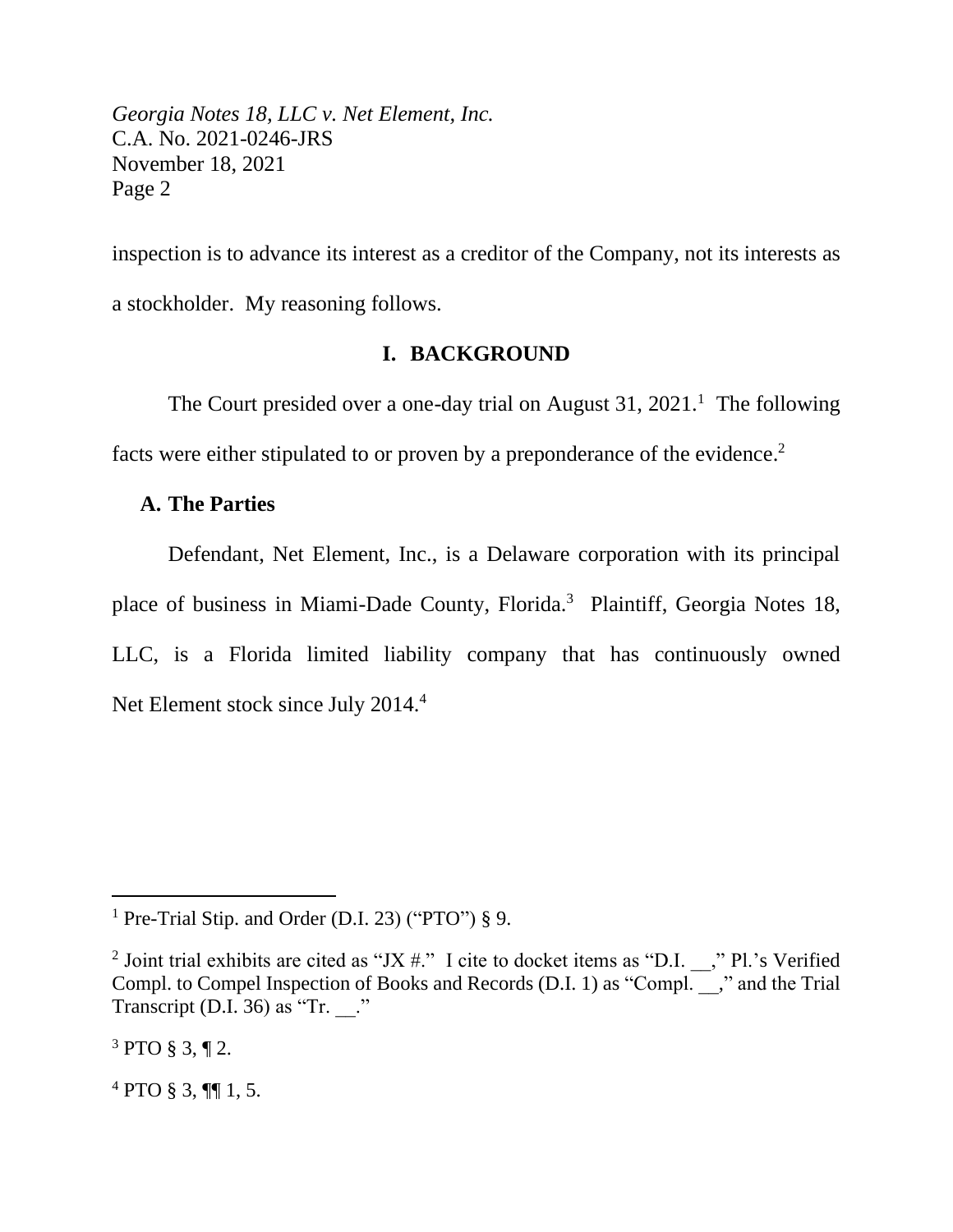Non-party, Leon Goldstein, is the sole member and a manager of Georgia Notes.<sup>5</sup> Goldstein maintained a friendship with non-party, Oleg Firer, from 2007 through at least 2019.<sup>6</sup> Firer has served as Net Element's chief executive officer since April 16, 2013.<sup>7</sup>

#### **B. Debt for Equity Exchange**

On January 1, 2014, Firer, on behalf of Net Element, executed a Term Loan Note in favor of Georgia Notes for the principal sum of \$13,268,000, with a maturity date of January 1, 2017 (the "Note").<sup>8</sup> Later that year, on September 11, 2014, as part of a debt-for-equity exchange (the "2014 Exchange Transactions"), third-party, Crede CG III Ltd. ("Crede"), agreed to purchase Net Element's long-term debt, including the Note, for the principal amount and interest accrued in the total amount of \$13,533,360 (the "Debt Exchange Amount").<sup>9</sup> At approximately the same time

6 JX 44 at 5; Tr. 21:3–22:6; Tr. 30:9–30:13.

7 JX 42 at 48.

<sup>8</sup> PTO § 3, ¶ 3; JX 05.

<sup>9</sup> PTO § 3, ¶ 4; JX 15.

 $<sup>5</sup>$  JX 41 at 2; Tr. 70:2–70:5.</sup>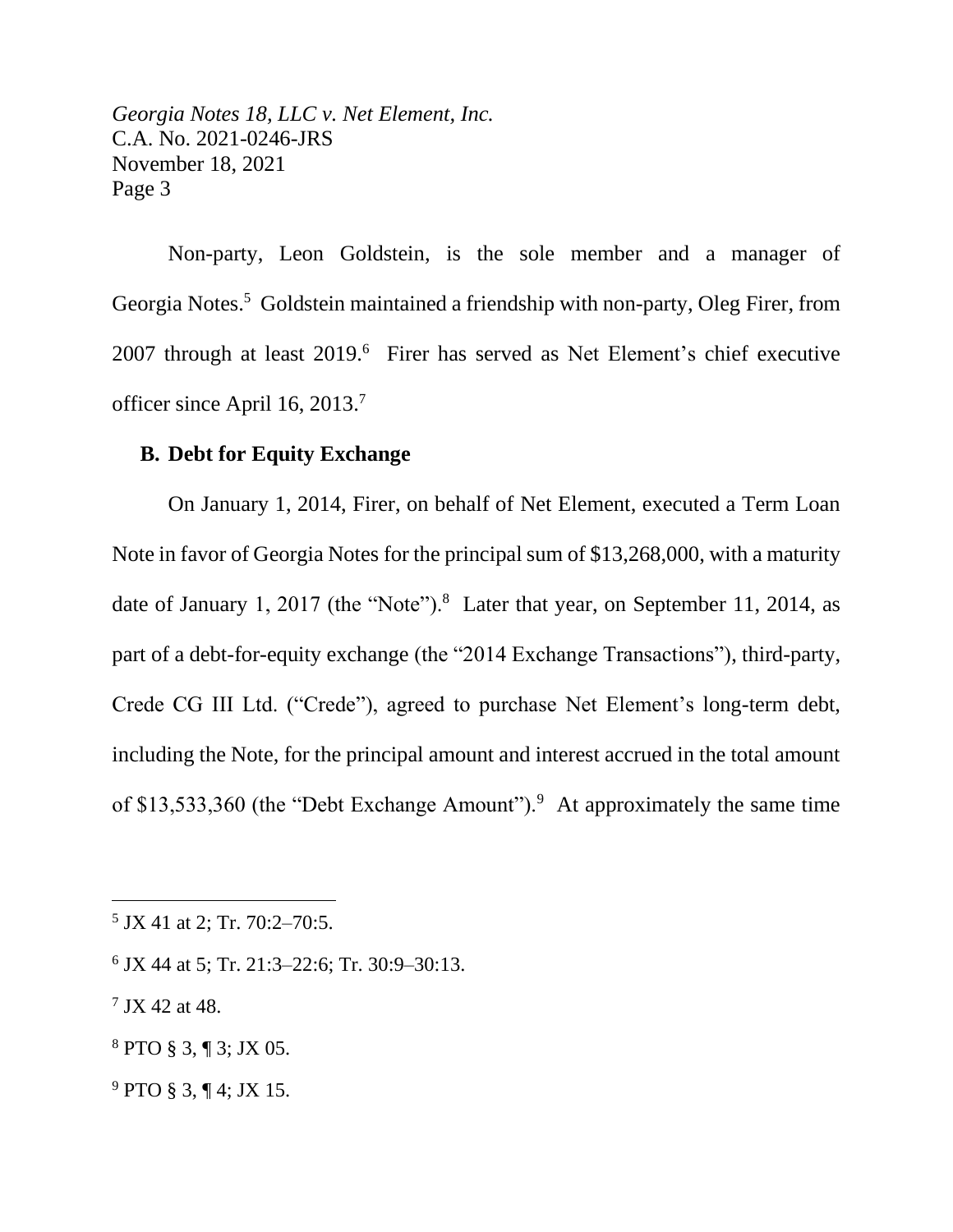as the 2014 Exchange Transactions, Georgia Notes agreed to cancel the Note for a payment of \$10 million, which was a discount of more than \$3.5 million.<sup>10</sup>

On September 16, 2014, Firer sent the escrow agent an email outlining the disbursement instructions for the Debt Exchange Amount.<sup>11</sup> Consistent with the terms of the underlying exchange agreement, the total escrow proceeds were  $$13,533,360$ <sup>12</sup> According to the disbursement email, Georgia Notes was to receive \$10 million and the remainder of the Debt Exchange Amount was to be distributed

 $11$  JX 16 at 1.

<sup>12</sup> *Id.*

 $10$  JX 13. Goldstein contends that he only agreed to accept a discounted payoff because Firer told him that the most a third party would pay for the note was \$10 million, and if Goldstein did not accept this offer, then he would "probably lose the entire amount which Net Element owed to Georgia Notes." Tr. 25:16–25:21. According to Goldstein, he never knew the name of the third party who purchased the Note. Tr. 27:5–27:11. Net Element contends, however, that Crede and Georgia Notes entered into a Note Purchase Agreement dated as of September 11, 2014 (the "Note Purchase Agreement"), that Goldstein's daughter executed the Note Purchase Agreement on behalf of Georgia Notes as the Managing Member, and that Firer acknowledged the Note Purchase Agreement on behalf of Net Element. Defendant Pre-Trial Brief at 6; JX 12 at 3. At trial, Goldstein insisted that his daughter did not sign the Note Purchase Agreement because "she will not talk directly to Firer about business at all. I am the one who's conducting everything. And she will not do anything without me, so she did not talk to Firer." Tr. 73:20–74:3. Ultimately, the resolution of this factual dispute is unnecessary to the outcome here. As discussed below, what is relevant is that Georgia Notes, as creditor, contends that Net Element wrongfully induced it to accept less than what was owed on the Note.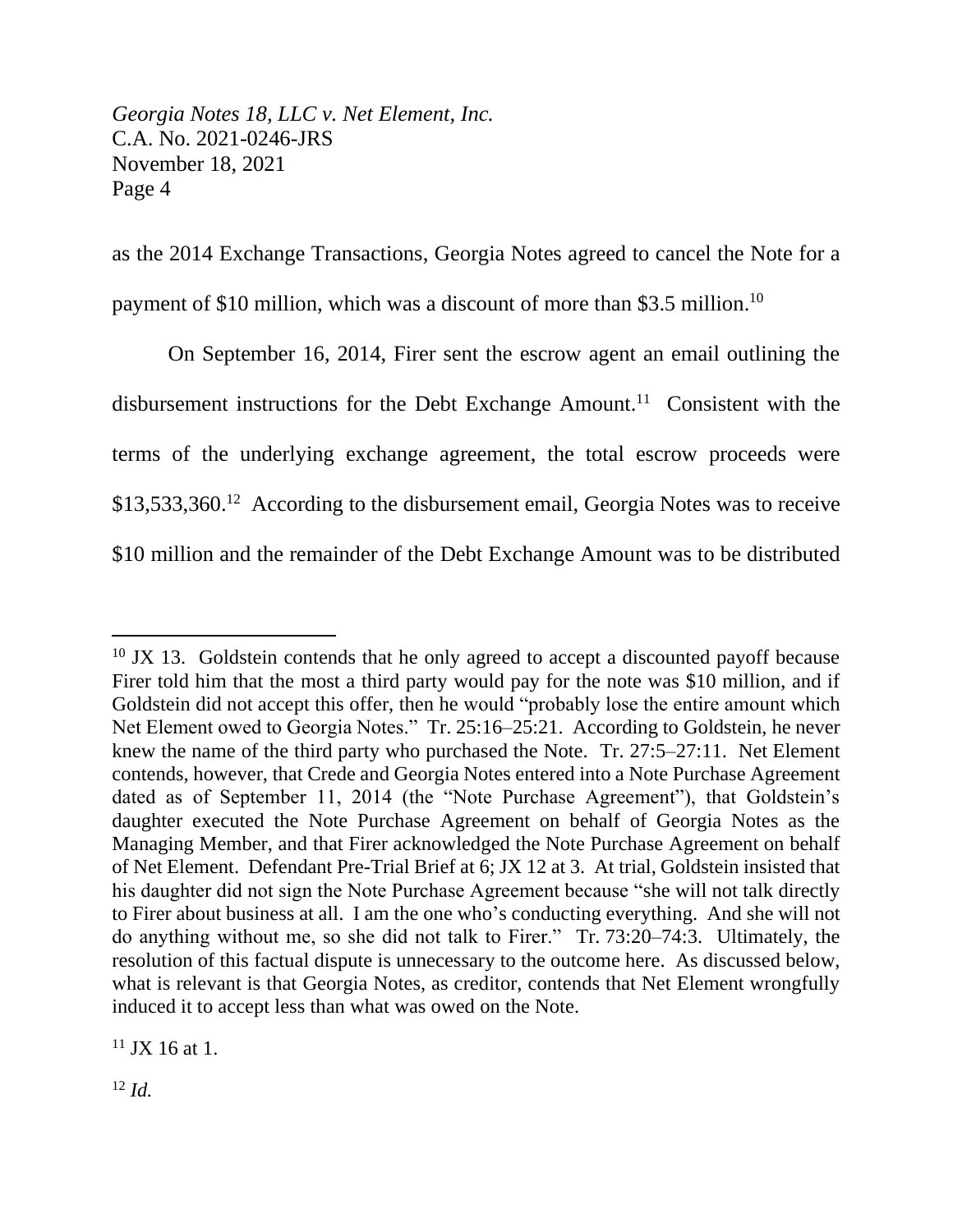to four other entities (the "Transferees"), none of which were identified in the Escrow Agreement that was entered into in connection with the 2014 Exchange Transactions.<sup>13</sup> Goldstein first learned of the amounts paid to the Transferees in September 2020 through discovery taken in unrelated litigation between Goldstein and Firer.<sup>14</sup>

### **C. Plaintiff's Inspection Demand**

After learning about the amounts paid to the Transferees, Goldstein initiated litigation "against Firer because it's—to me, it was very obvious that my money, the money for my company, went to some other companies."<sup>15</sup> Approximately six months later, on March 11, 2021, Plaintiff sent a letter to Net Element seeking to inspect Company documents under Section 220 (the "Demand").<sup>16</sup>

According to the Demand, the purpose for the inspection is to "investigat[e] the misconduct committed by Firer as a director and officer of the Company, on or

<sup>13</sup> JX 27; JX 16 at 1.

<sup>14</sup> Tr. 30:2–32:14; 41:24–44:5.

 $15$  Tr. 46:16-46:21.

<sup>16</sup> PTO § 3, ¶ 6; JX 35.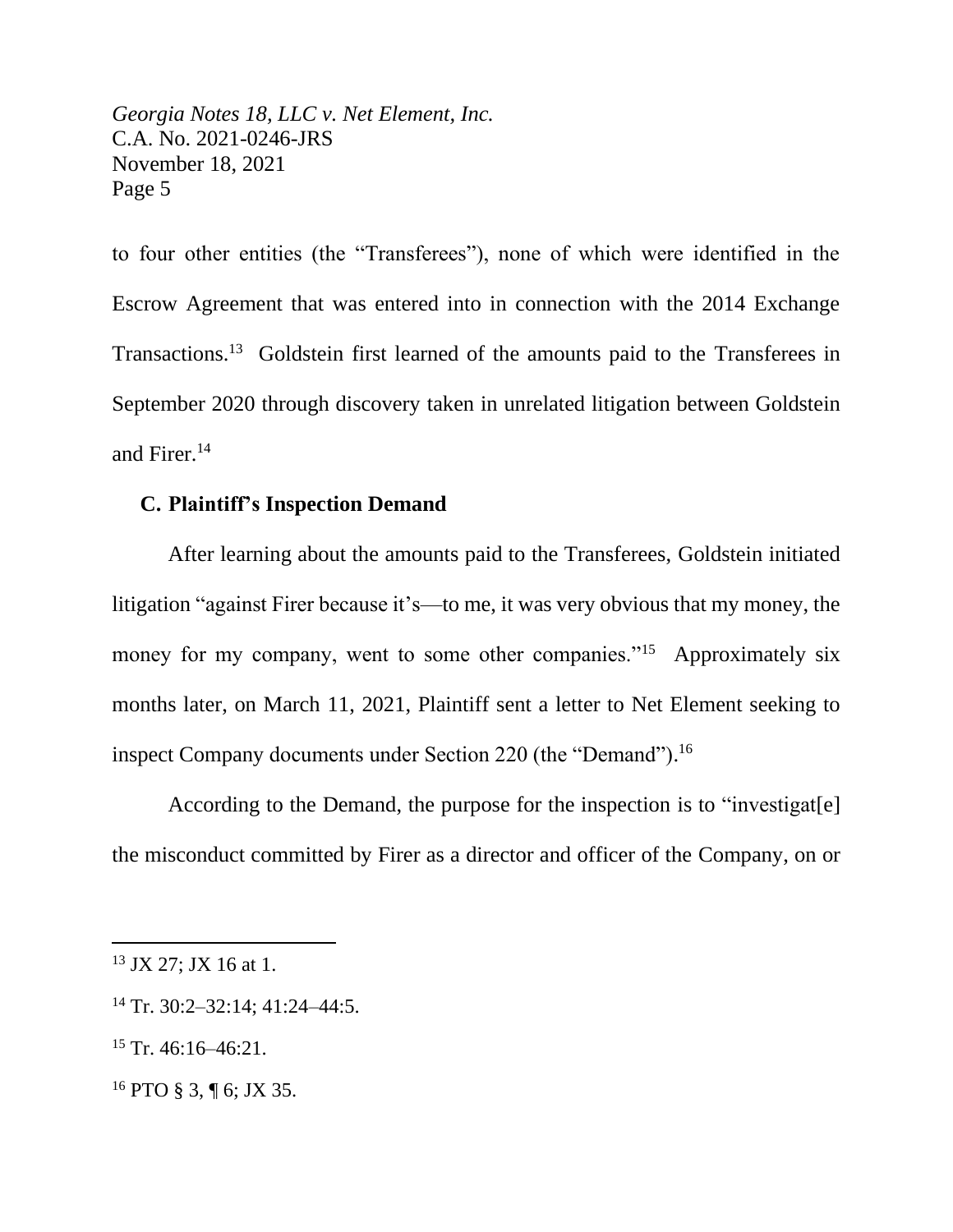about September 16, 2014, when he required that \$3,532,360.00 in funds (the 'Funds'), belonging to the Company or in which the Company enjoyed a beneficial interest," be paid to four entities.<sup>17</sup> The four entities were the Transferees.

Net Elements responded to the Demand on March 18, 2021. It declined to produce the books and records sought because (i) Georgia Notes had failed to state a proper purpose for the Demand; (ii) there was no evidence of possible mismanagement identified in the Demand; (iii) the documents sought in the Demand related to a single transaction in which Georgia Notes was directly involved as creditor and that had occurred more than six years before the Demand was made; and (iv) any claims brought by Georgia Notes or Goldstein would be barred either by the general release both had signed in connection with the 2014 Exchange Transactions or the statute of limitations. 18

 $17$  JX 35.

 $18$  *Id.*; JX 40.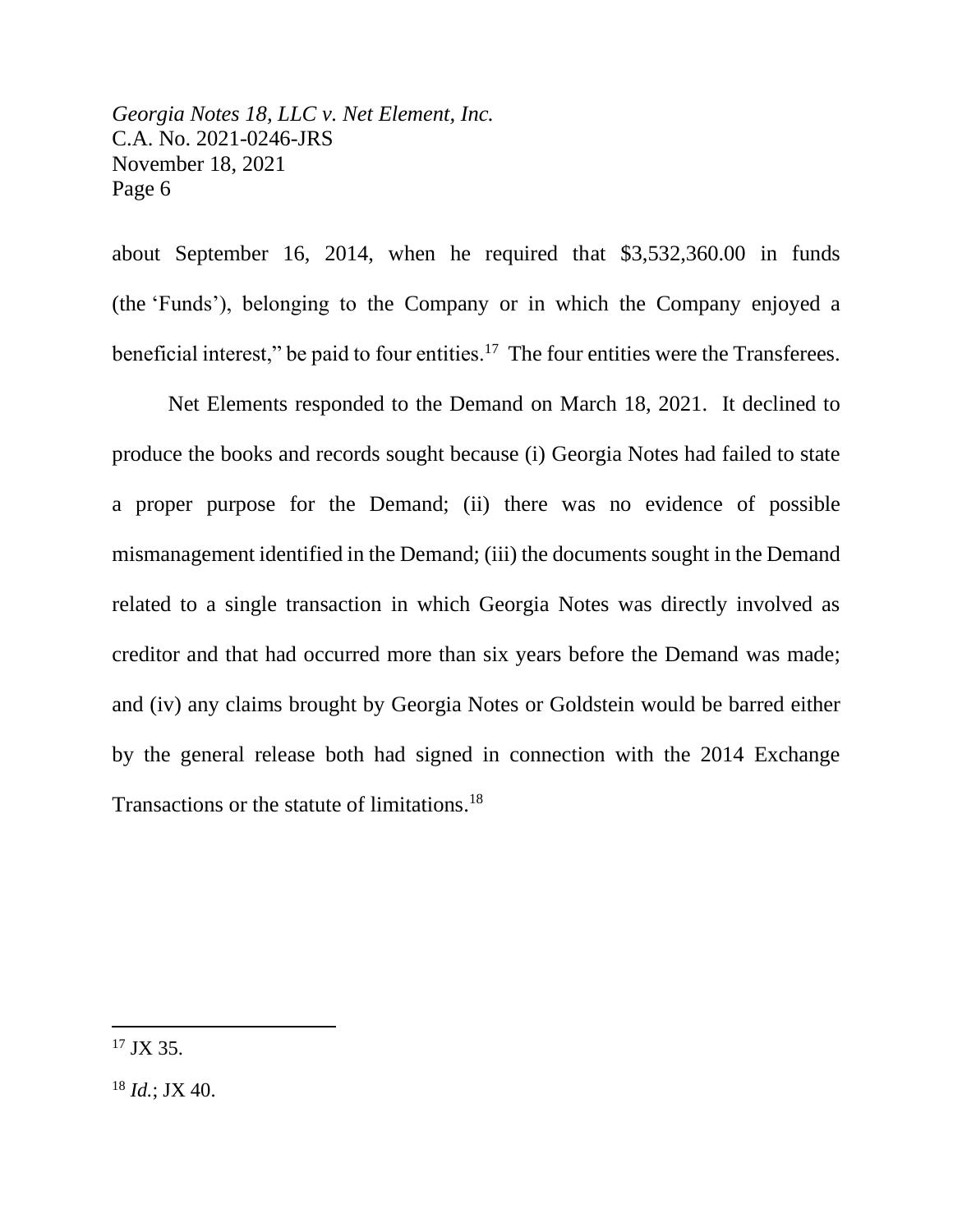## **D. Procedural History**

On March 22, 2021, Georgia Notes filed its operative Complaint against Net Element under Section 220.<sup>19</sup> The parties submitted pre-trial briefs on August 20, 2021,<sup>20</sup> and the Court convened trial on August 31, 2021.<sup>21</sup> The matter was submitted for decision that day.

#### **II. ANALYSIS**

Section 220 permits a stockholder of a Delaware corporation to inspect the corporation's books and records if the stockholder's demand complies with the statute's form and manner requirements and states a proper purpose for inspection.<sup>22</sup> Net Element does not argue that the Demand failed to satisfy the statute as to form and manner.<sup>23</sup> Instead, the Company argues that Georgia Note's primary purpose for inspection is unrelated to its status or interests as a stockholder.<sup>24</sup> The Company

<sup>19</sup> Pl.'s Verified Compl. to Compel Inspection of Books and Records (D.I. 1) ("Compl.").  $^{20}$  D.I. 20, 21.

 $^{21}$  Tr. at 1.

<sup>22</sup> 8 *Del. C.* § 220(c).

<sup>&</sup>lt;sup>23</sup> Def.'s Pre-Trial Brief (D.I. 20) ("Def.'s Brief") at 16.

 $24$  Def.'s Brief at 16.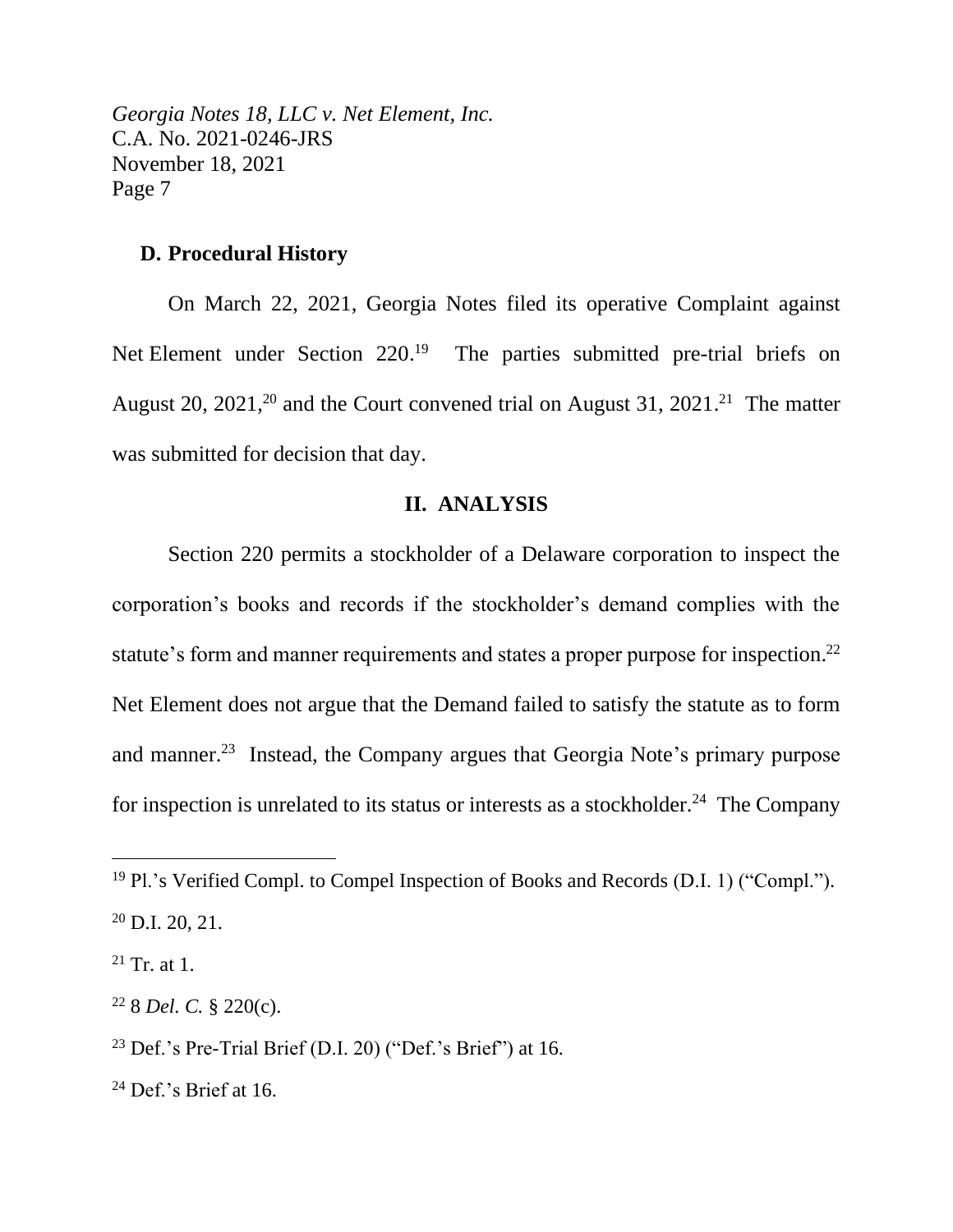also maintains that Georgia Notes has not come close to satisfying its burden of demonstrating a credible basis to suspect that mismanagement or wrongdoing has occurred.<sup>25</sup> Finally, the Company asserts that, even if Georgia Notes has proven a proper purpose for inspection, its Demand is still improper because: (i) Georgia Notes and Goldstein expressly released their rights to pursue litigation related to the 2014 Exchange Transactions; (ii) any litigation related to the 2014 Exchange Transactions would be time-barred; and (iii) the Demand for documents is too broad. $26$ 

For reasons explained below, I agree that Georgia Notes has not proven a proper purpose for inspection. Accordingly, I need not reach the Company's other grounds to reject the Demand.

According to the statute, a "proper purpose" is "a purpose reasonably related to [the plaintiff's] interest as a stockholder."<sup>27</sup> In a Section 220 trial, the stockholder plaintiff must prove by a preponderance of the evidence "that [its] primary purpose

 $25$  Def.'s Brief at 23.

<sup>26</sup> Def.'s Brief at 19, 20, 21, 28.

<sup>27</sup> 8 *Del. C.* § 220(b).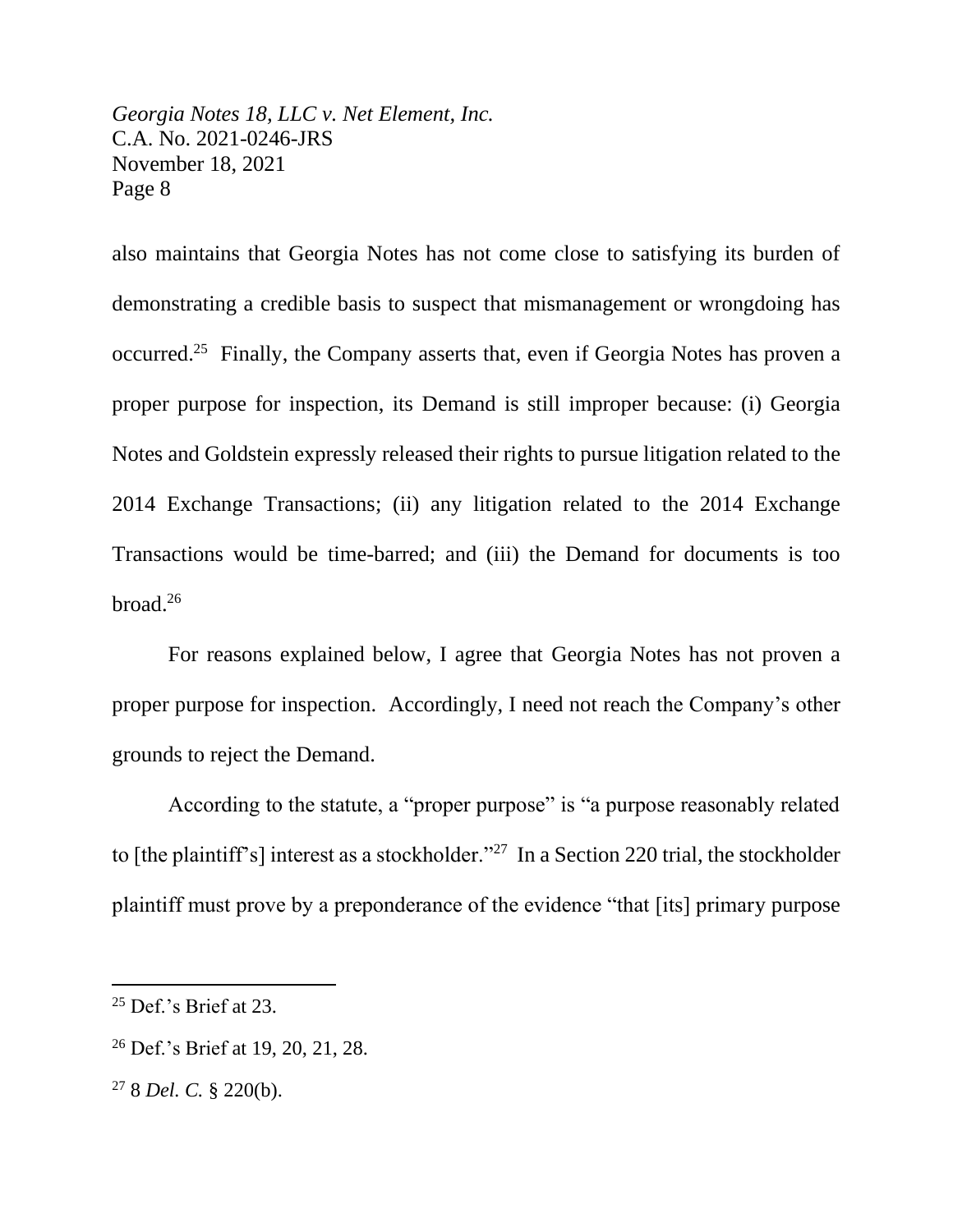as to each category of the [d]emand is proper."<sup>28</sup> When a corporation has reason to believe the stockholder plaintiff has advanced a purpose that does not reflect its true purpose, the corporation "[u]nquestionably is entitled to challenge the plaintiff's stated purpose and to show that as a factual matter, the plaintiff's true purpose is other than what is stated in the demand."<sup>29</sup> Likewise, the corporation may resist a demand for inspection when it "establishe[s] factually" that "the plaintiff's demand is made for purposes adverse to the corporation's best interests."<sup>30</sup>

During trial, Goldstein acknowledged he had two purposes for making the Demand.<sup>31</sup> Both proffered purposes arise from a desire to investigate Net Element's "wrongdoing and other improper conduct" in connection with the 2014 Exchange

 $31$  Tr. 127:17-128:6.

<sup>28</sup> *Khanna v. Covad Commc'ns Gp., Inc*., 2004 WL 187274, at \*5–6 (Del. Ch. Jan. 23, 2004) (citing *Thomas & Betts Corp. v. Leviton Mfg. Co*., 681 A.2d 1026, 1031–33 (Del. 1996)).

<sup>29</sup> *Coit v. Am. Century Corp.*, 1987 WL 8458, at \*2 (Del. Ch. Mar. 20, 1987); *see also*  DONALD J. WOLFE, JR. & MICHAEL A. PITTENGER, CORPORATE AND COMMERCIAL PRACTICE IN THE DELAWARE COURT OF CHANCERY  $\S$  8.6(g) (2005) (collecting cases).

<sup>30</sup> *Coit*, 1987 WL 8458, at \*3.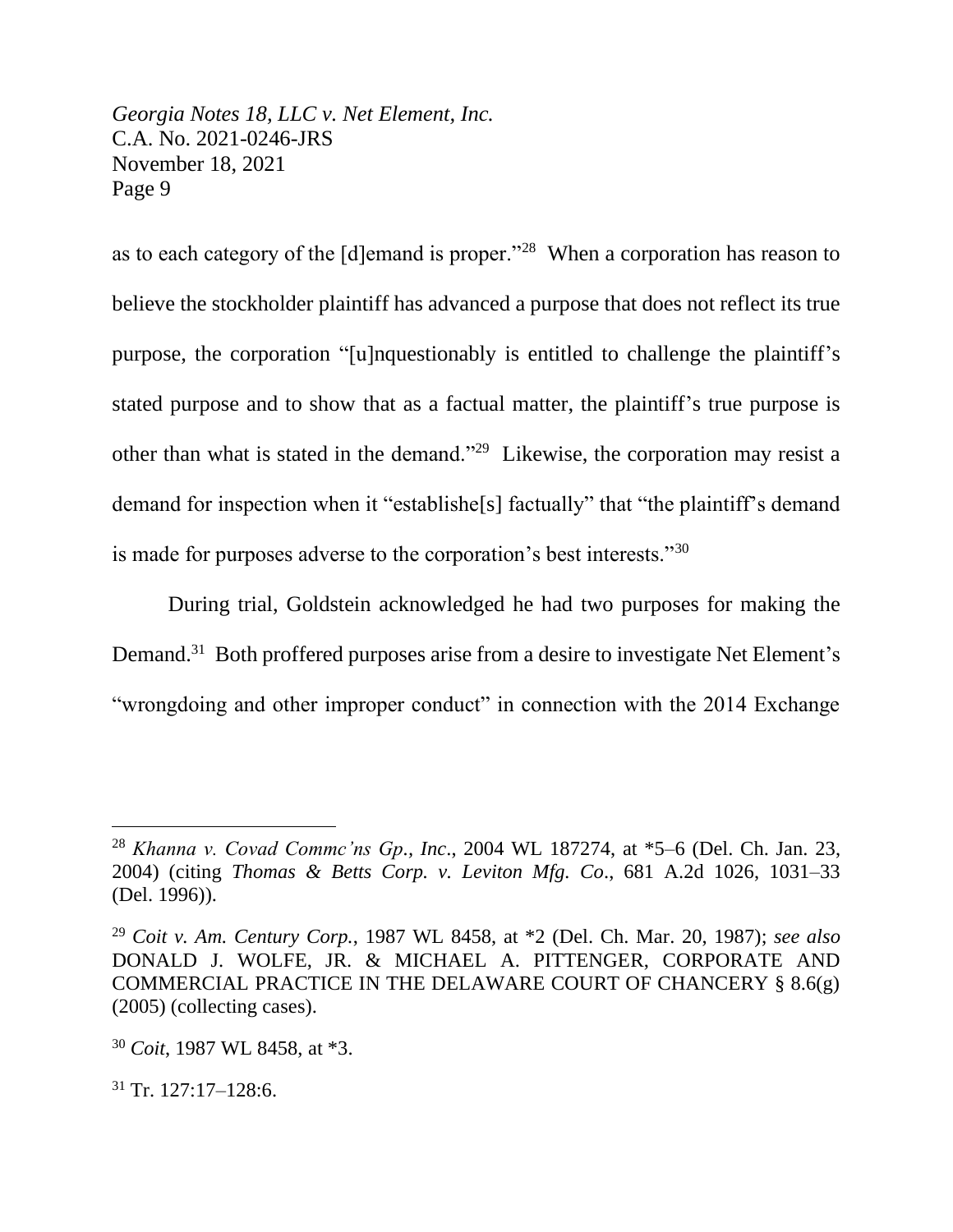Transactions and subsequent disbursement of funds to the Transferees.<sup>32</sup> One purpose is to obtain information to support a claim that Georgia Notes could pursue against Net Element as a former creditor (the "Creditor Purpose"),<sup>33</sup> and the second is to obtain information to support a claim for a breach of fiduciary duty against Firer, which purportedly would be brought on behalf Net Element Defendant in a derivative action (the "Stockholder Purpose"). According to Georgia Notes, "there [is] nothing to suggest that [the Creditor Purpose] [is] [Goldstein's] primary purpose."<sup>34</sup> I disagree.

A: Right.

Q: And you feel that that damaged Georgia Notes and cost you \$3 ½ million [3.5 million]; right?

A: Right.

 $34$  Tr. 128:3-128:5.

 $32$  Compl.  $\P$  7(a).

<sup>&</sup>lt;sup>33</sup> At trial, Goldstein admitted that he believed Firer had defrauded Georgia Notes and that this was "one of the reasons" he was seeking the documents requested in his Demand:

Q: And you also feel that Mr. Firer defrauded Georgia Notes by never telling you that the purchaser of the promissory note was paying more than \$10 million; right?

Q: And that is the purpose why you want to get the documents that you're seeking in this case, correct, because you were defrauded by Mr. Firer? A: It's one of the reasons. Tr. 65:16–66:18.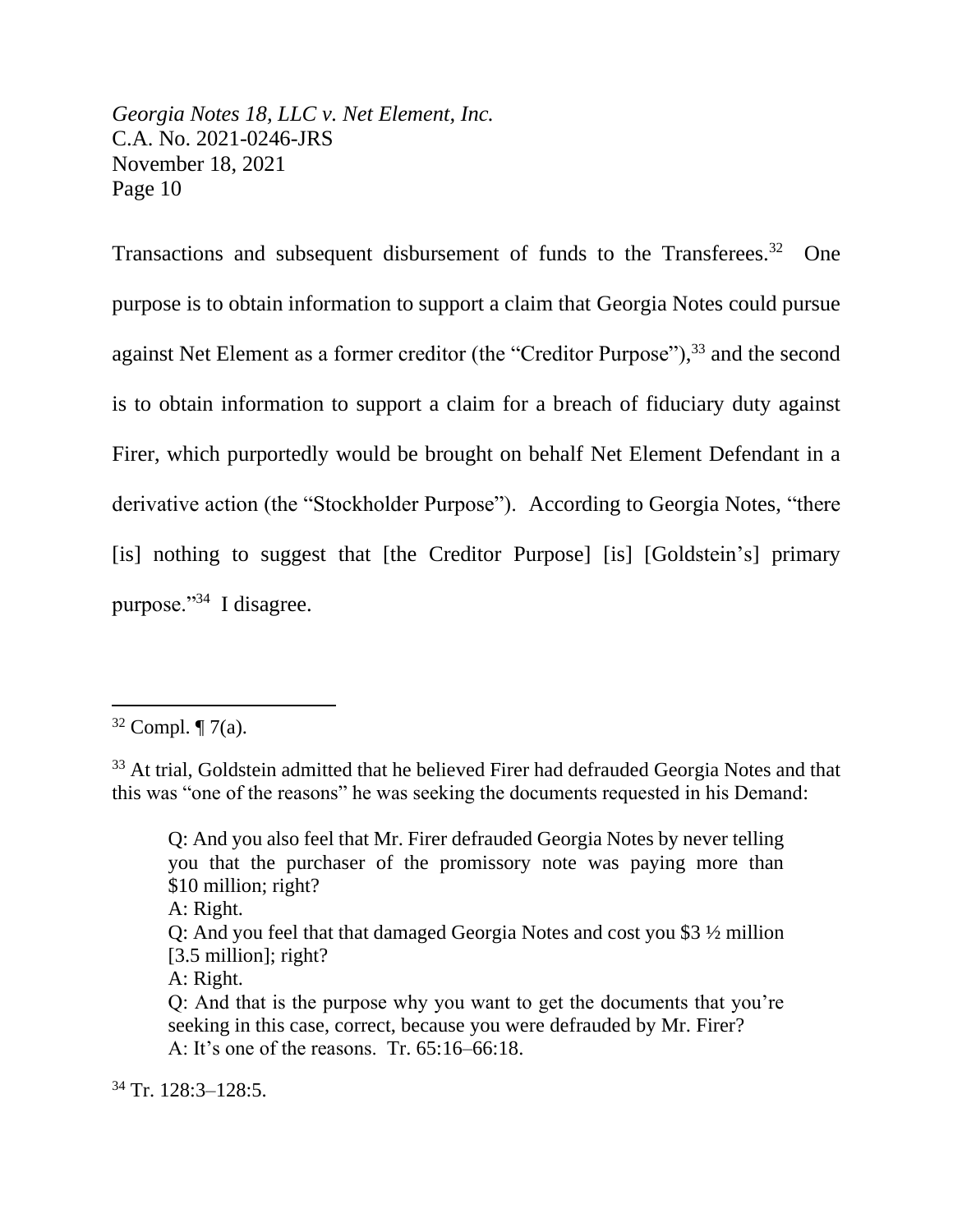Goldstein made clear during his deposition that he sought the Company's books and records because he believes he was defrauded by his one-time friend, Firer.<sup>35</sup> Indeed, Goldstein revealed his primary purpose when he testified, "I was defrauded by Firer, who is CEO of the company Net Element and was [a] friend of

mine. *That is the purpose of all these investigations*."<sup>36</sup> He then explained:

Q. What did you tell Net Element was the reason that you were asking for the documents?<sup>37</sup>

A. The reason? Because the money—which, like I said, [was] wired to different companies—\$3,533,360 supposed to belong to Georgia Notes [as payment on the Note]. And that's, we feel, a wrongful transaction. We want to find out why this money did not [end] up at Net Element company.<sup>38</sup>

As his testimony reveals, in Goldstein's view, the allegedly missing \$3,532,360 belongs to Georgia Notes.<sup>39</sup> And it belongs to Georgia Notes as

 $37$  Tr. 55:11-55:12.

 $38$  Tr. 55:13-55:18.

<sup>35</sup> Goldstein Dep. 57:19–58:16.

<sup>36</sup> Goldstein Dep. 39:19–40:7; 57:19–58:16 (emphasis added).

 $39$  During trial, when referring to the amount that Georgia Notes believes it is owed by virtue of Net Elements (Firer's) wrongful conduct, the parties and Goldstein sometimes pegged the Debt Exchange Amount as \$13,533,360 and at other times mentioned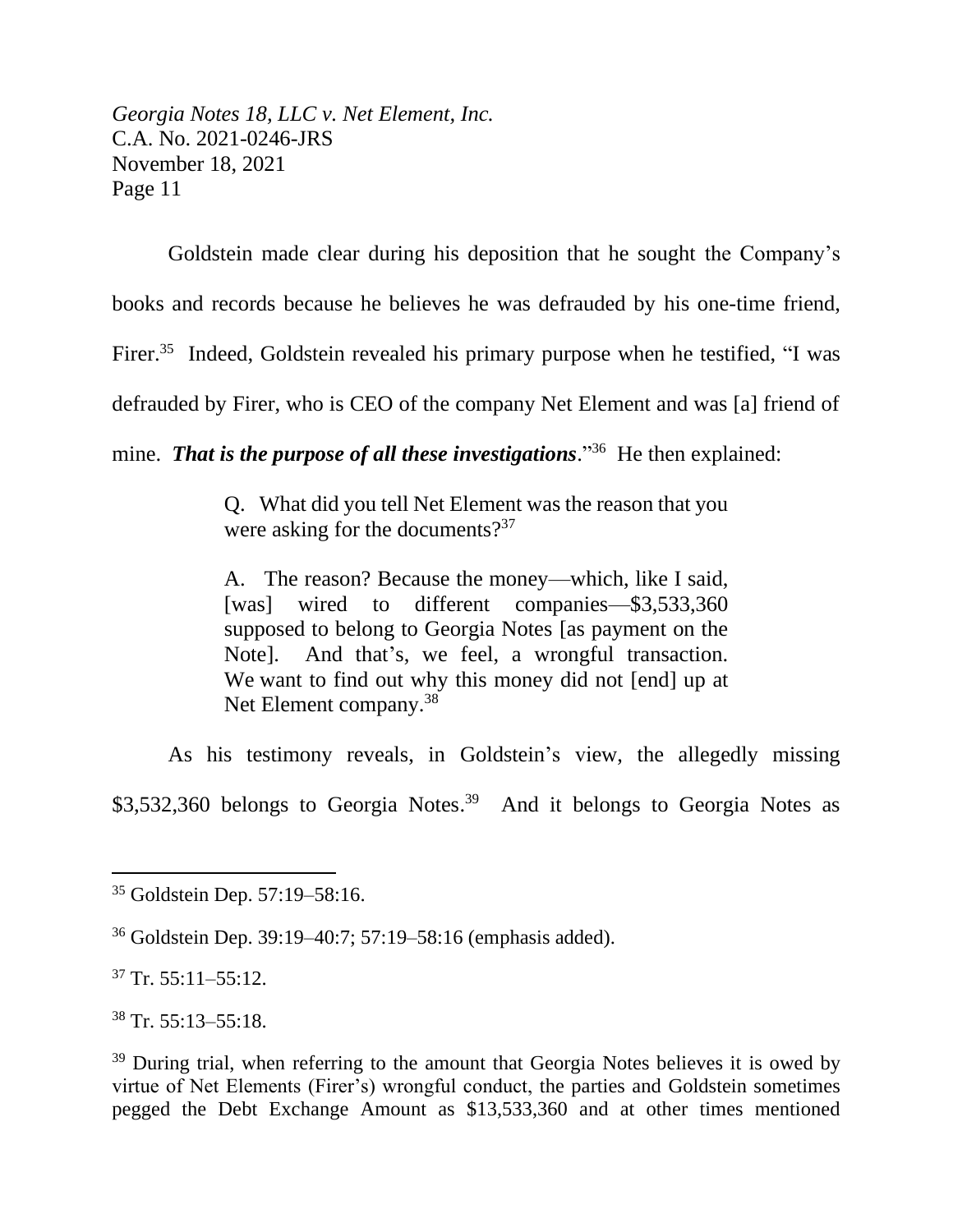repayment in full on the Note. Goldstein initiated this Section 220 action on behalf of Georgia Notes to obtain evidence to support that claim. While the claim may well be valid, it is a claim Georgia Notes will assert as a Net Elements creditor, not as a Net Elements stockholder. Section 220 is not a tool available to advance nonstockholder interests and is certainly not a tool to obtain pre-litigation discovery of claims to be asserted nominally by a stockholder to advance non-stockholder causes against the Company. 40

\* \* \* \* \*

The preponderance of the evidence (and then some) demonstrates that, despite Goldstein's assurances to the contrary, he is seeking the Company's books and records as pre-litigation discovery to enhance his claim as a creditor with respect to the Note. To the extent the Stockholder Purpose is even real, it is clearly secondary

<sup>\$13,532,360.</sup> Tr. 42:10–11, 44:11, 55:15, 55:24, 77:4, 107:3, 113:5. According to the Pretrial Stipulation, the Debt Exchange Amount was \$13,533,360, the amount paid to the Transferees was \$3,532,360 and the escrow agent received \$1,000 in fees. PTO § 3, ¶ 4; JX 14; JX 27 at § 6(e).

<sup>40</sup> *See Skoglund v. Ormand Indus., Inc.*, 372 A.2d 204, 207 (Del. Ch. 1976) (holding that the stockholder's purpose must "not be adverse to the interests of the corporation"); *Disney v. Walt Disney Co.*, 857 A.2d 444, 450 (Del. Ch. 2004) (same); *Grimes v. DSC Commc'ns Corp.*, 724 A.2d 561, 565 (Del. Ch. 1998) (same).